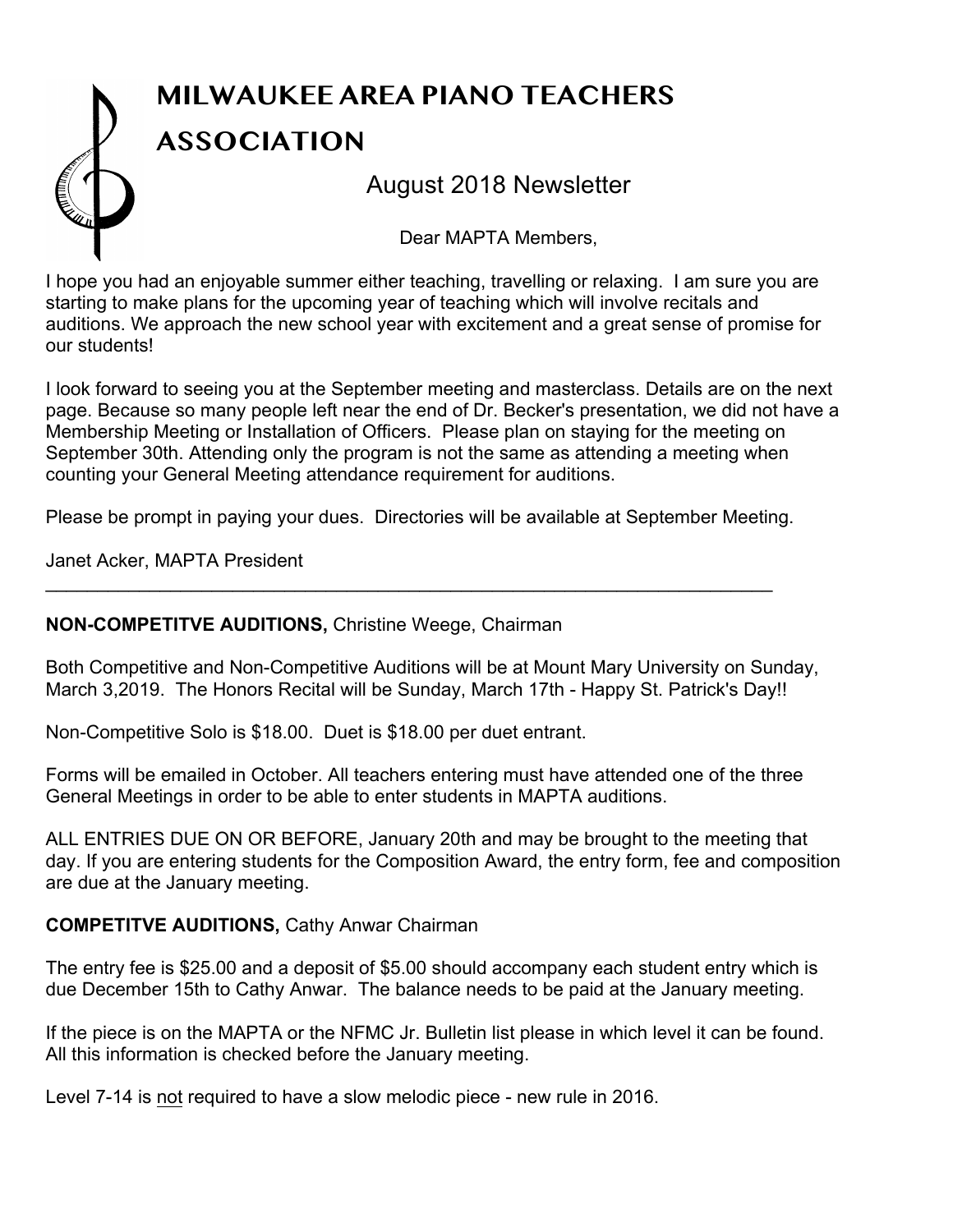### **FALL PROGRAM**

### **Sunday, September 30th at Mount Mary University, Stiemke Hall**

- **12:30 Board Meeting**
- **1:30 Social Time/ students arrive by 1:45**
- **2:00 Master Class with Dr. Kayme Henkel**
- **3:30 Membership Meeting & Installation of new officers**

This Master Class will focus on late elementary- early intermediate literature. If you have a student who has a piece prepared in MAPTA Audition Levels 4-7, please send the Master Class Form to Allison Schweitzer by September 13th. All repertoire will be sent to Dr. Henkel and she will select the pieces that she wishes to hear. There will be time for 5 or 6 students to perform. Repertoire will be emailed to membership before the meeting in case you wish to bring your own scores. This will be a fun program to kick off our teaching year!

Dr. Henkel has a DMA in piano performance and pedagogy from University of Wisconsin-Madison, MM in piano performance from Kent State University, BM in piano performance and pedagogy from University of Central Missouri. Kayme has experience teaching students of all ages and all levels of ability. Her students have achieved high rankings in WSMA festivals, WMTA auditions and college scholarships in music. In addition to teaching at WCM, she has had teaching positions at the University of Wisconsin-Green Bay, Alverno College and the International School of Music (Bethesda, MD). As a soloist, she has been a winner of the Neale Silva Young Artist Competition, Wisconsin MTNA Young Artist Competition and the University of Wisconsin Beethoven Competition. Most recently her performing has focused on opera, which has given her the opportunity to work with Opera for the Young (Madison), Bel Cantanti (Washington DC), Crested Butte Opera (Colorado), Repertory Opera Theater of Washington (DC), and a world premiere in the Capital Fringe Festival.

| -----------------        Clip and Mail ----------------------------------                                                   |                                     |                            |
|-----------------------------------------------------------------------------------------------------------------------------|-------------------------------------|----------------------------|
|                                                                                                                             | <b>MASTERCLASS APPLICATION FORM</b> |                            |
| Student Name                                                                                                                |                                     | Age                        |
|                                                                                                                             |                                     | E-mail ___________________ |
|                                                                                                                             |                                     |                            |
| MAPTA Audition Level Composer Composition Common Common Common Common Common Common Common Common Common Common             |                                     |                            |
| Send form on or before September 13th to:<br>Allison Schweitzer, Program Chairman<br>520 No. 113 St.<br>Wauwatosa, WI 53226 |                                     |                            |

Dr. Henkel will choose which pieces will be on the program for the Master Class.